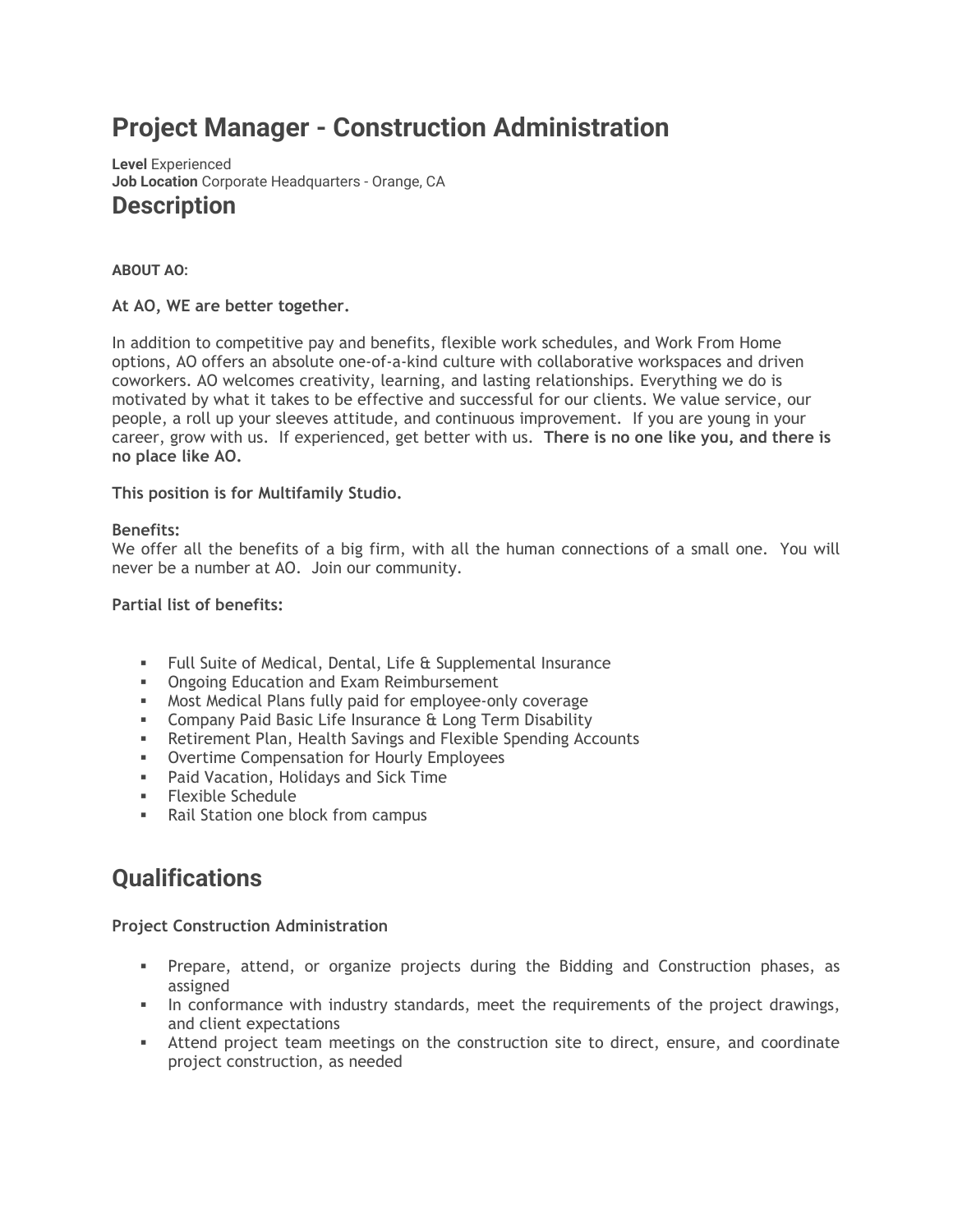- Throughout construction, process, review the following: contractor shop drawings, product submittals, requests for information, change orders, extra services, progress billings, and job site reviews
- **•** Prepare and supervise the preparation of the project completion punch list and project certificate of substantial completion
- **•** Review, or direct the review, of the project as-built drawings and coordination of these drawings and documentation with the client

# **Team Management**

- **•** Provide suggestions, recommendations, and input on employee performance reviews and hiring/firing practices within the team for inclusion in employee performance appraisals
- **EXECT** Participate in team-wide task(s) based on expertise or interest, such as computer systems, design library, design standards, presentation standards, processes, etc.
- Attend periodic team-wide project scheduling meetings to present project staff needs, determine staff availability, and schedule staff resources to meet individual project needs

# **Project / Team Financial Management**

- **EXECT** Assist senior staff in the development, project budgets, and financial goals for the project
- **■** Monitor and direct Project Team staff to ensure all project performance goals are met
- **•** Prepare hours estimates, extra services identification and requests, and collections activities, as required
- **•** Review project billing drafts and coordinate invoice preparation with accounting staff

## **Education/Experience**

- **EXE** Bachelor's degree (B.A. or B.S.) from accredited four-year college or university
- **EXE** At least five (5) years of experience in a like position
- **EXECUTE Architectural license, preferred**
- **EXECT Ability to read, analyze, and interpret general business periodicals, professional journals,** technical procedures, or governmental regulations
- Technical understanding of architectural drawings, project specifications, and contracts
- **•** Possess a working knowledge of applicable building codes and an understanding of various programs/ funding source requirements and specific code requirements, including FHA, ADA, TCAC, mobility units.
- **EXED** Have extensive experience with all construction types (Type I, Type I, Type V, etc.)
- **EXED** Have extensive experience with various project types, including mixed-use, podium, wrap, garden-style walk-up, and modular
- **EXECT** Ability to effectively convey design intent with onsite personnel via sketch techniques and verbal communication
- **EXECT** Ability to write reports, business correspondence, and procedure manuals in a coherent and professional manner
- **EXECT** Ability to effectively present information and respond to questions from groups of managers, clients, customers, and the general public
- **•** Ability to work with mathematical concepts such as probability and statistical inference and fundamentals of plane and solid geometry and trigonometry